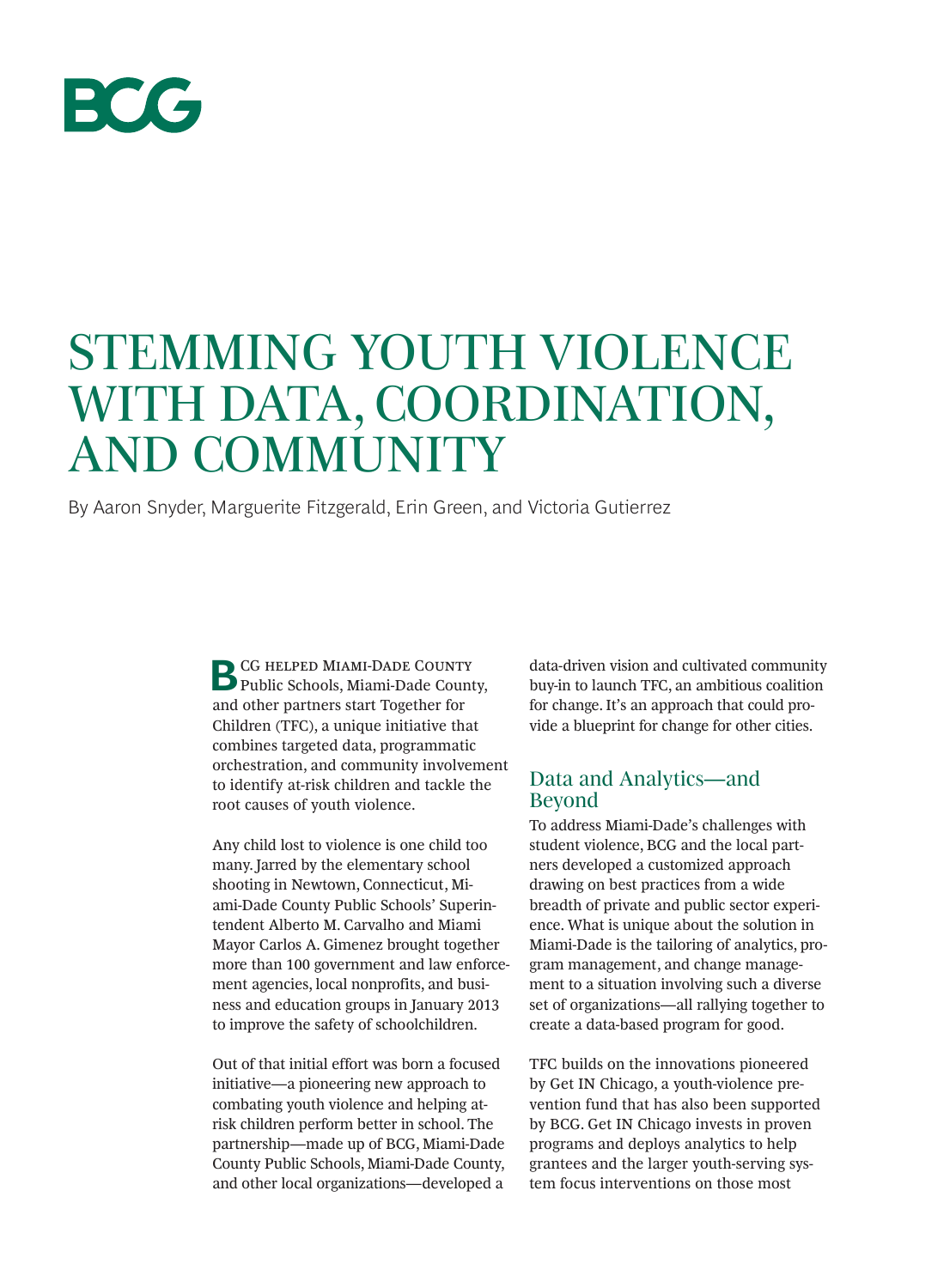acutely at risk for violence. This decidedly disruptive initiative with a highly targeted public-health approach allows limited resources to be prioritized in order to create impact on a communitywide and, more important, an individual level.

Like the Chicago program, Miami uses disparate data sets spliced together to identify children most in need of support. This idea is put into action by analyzing a variety of risk factors among schoolchildren—including test scores, attendance records, location, and math and reading proficiency—to identify the most at-risk neighborhoods, schools, and youth. (Get IN Chicago's data analysis of a broader data set necessitated a larger focus on a different population—out-ofschool youth and those involved in the justice system, among other risk factors. The more data that is shared and available, the more robust the answers from the analysis.)

One of the important differences between the programs is that TFC is focused on long-term sustainability while Get IN Chicago is operating on a five-year time horizon. With this in mind, and the population identified, TFC invested heavily in getting community buy-in and setting up infrastructure. Our perspective is that previous efforts—operated at the government level in Miami and elsewhere—may not have reached their full potential because those running the programs were too far removed to fully understand what was needed on the ground.

TFC has created the groundwork for a sustainable two-tiered infrastructure by: 1) implementing a grassroots strategy that enlists neighborhood groups as the owners and drivers of the social service programs and targeted interventions; and 2) providing support to these neighborhood coalitions through a lean overarching structure that aligns and supports neighborhood efforts and resources and is moving toward tracking progress—similar to best-practice program management offices.

Although the program is still young, there are already impressive results and indicators. In 2017, juvenile arrests (including violent crime) were down 31% compared with 2013. And during the summer months specifically, which are typically the most risky, juvenile arrests were down almost 50% in 2018 versus 2014. Targeted programming in elementary and middle schools, tailored to reduce truancy, increase graduation rates, and help homeless children stay in school, has reached more than 10,000 high-risk students. While there are a number of contributing factors to changes taking place, TFC's programmatic efforts are playing a big role that is only expected to expand.

## Three Core Elements to Drive Impact

Three elements—data, community participation, and orchestrated oversight—make TFC unique and have propelled its success so far. (See Exhibit 1.)

1. **Data Focus.** TFC's foundation is a data-driven approach to changing the status quo. The coalition's work was kicked off by combining various data sets to enable regression modeling that identified victim risk factors. Based on this analysis, the coalition was able to identify where to focus its efforts, serving students according to a better understanding of their needs.

BCG initially sifted through data from about 185,000 youth, pinpointing the ultrahigh-risk children, who made up 1.2% of the total and were clustered in 19 zip codes within Miami-Dade. (Similarly, in Chicago, the acutely high-risk population is estimated at 2,000 to 4,000 youth largely focused in seven neighborhoods.) Using this insight, blended with other efforts, TFC designed three referral programs to enable the targeting of services for students in elementary and middle school and their families and for youth who are coming out of the juvenile justice system.

This initial model proved to be reasonably accurate, though a lack of resources placed limitations on the ability to keep the analysis up-to-date. Part of TFC's longer-term goal is to build an expanded set of community-level data and analyze it as a means of improving service delivery for the most at-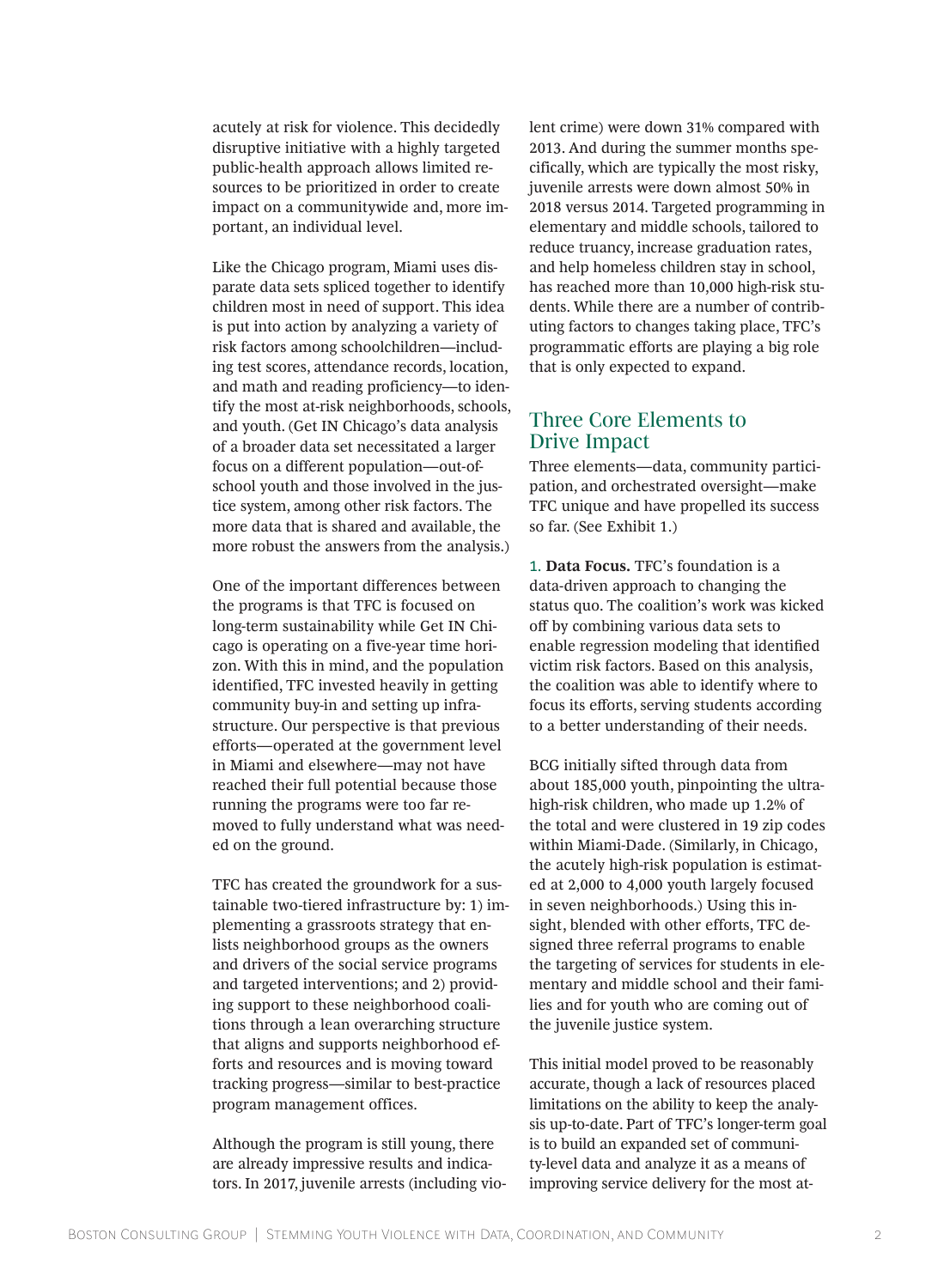

risk individuals. Through a small, dedicated data science team, the plan is to improve the data set so the analysis can become more predictive, identifying early-warning signals and enabling earlier interventions.

#### 2. **Grassroots Community Ownership.**

While the predictive modeling provides a tremendous start, local ownership and customization is an absolute requirement for successful interventions. TFC formed six neighborhood coalitions that have ownership of the services for their areas, letting communities develop action plans and services tailored to their specific needs.

This outreach includes family engagement and leadership programs, truancy prevention programs, internships, communication training, and family counseling. BCG helped create an organizational framework for the neighborhood coalitions—including committees and governance rules—to ensure that their work is sustainable. This grassroots, empowering approach helped engage community leadership, clarified where to allocate resources, helped with data collection, and drove early fundraising efforts.

3. **Orchestration.** After initially considering a typical nonprofit structure, BCG helped TFC move to a lean organizational setup that directs resources efficiently without adding significant overhead. At its core, TFC plays a role similar to a program management office, providing support and coordination across teams and neighborhoods, removing roadblocks, communicating key information across the organization, and helping stakeholders work together. Founding TFC members, an emerging advisory board made up of leaders from each of the six neighborhood coalitions, and an accountability director keep TFC independent, anchored in the community, and focused on agreed-upon goals. This structure will give TFC the ongoing ability to coordinate, support, and measure efforts—without eating up valuable resources. (See Exhibit 2.)

Balancing these different elements is hard, but it's a critical part of TFC's success. It took years of work—including defining the vision, outlining specific initiatives for tackling youth safety and well-being, and establishing a structure for coordinating effects—to get the groundwork in place and ensure that the coalition could have a longterm impact.

## Next Steps for TFC

Now, after five years of slow, steady, and not always linear progress, TFC is ready to scale up to become an independent, sustainable entity. This shift will make it possible for TFC to broaden its impact and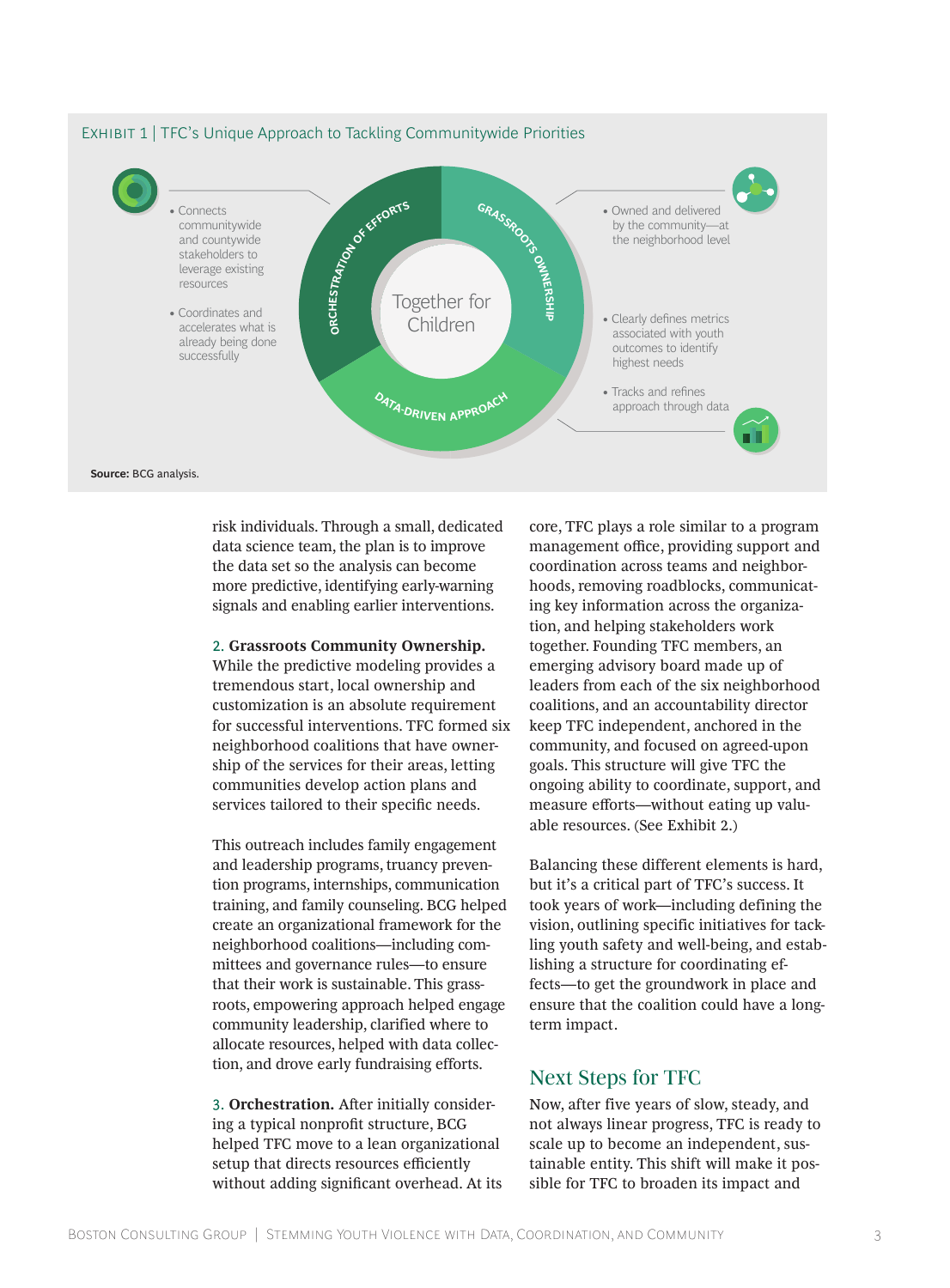#### EXHIBIT 2 | The TFC Model Focuses on Three Areas



help other cities nationwide replicate its model.

TFC as an independent entity recently received a first tranche of private funding, which will help solidify its impact in initial neighborhoods, invest in analytics to support risk identification and measurement, improve data integration capabilities, expand neighborhood and countywide action plans, and create programs for children in other age groups.

In the short term, this formalized structure will let TFC better support neighborhood coalitions as they implement action plans focused on youth safety. Over the longer term, the goal is for this orchestration of resources to improve youth and family outcomes more broadly through better family engagement, higher academic performance, decreased incidents of violence, and other improved social determinants. The plan is to take an agile approach to program execution based on learnings and outcomes along the way—working toward the best possible results within a complex, multistakeholder environment.

#### A Model Ready to Replicate?

Although no one has truly solved the problem of youth violence, Chicago and Miami are good examples of initiatives that are going down the right path with a focus on

acutely high-risk youth, coordinated services, and community involvement. An early look at success metrics indicates that the TFC model is scalable and replicable in other major cities. It shows that change can happen through outstanding coordination and a relatively small amount of funding to drive impact on a large scale.

TFC exemplifies the importance of orchestrating resources effectively; monitoring, measuring, and improving data use; and getting local buy-in. This structure has been particularly powerful because it has allowed people from a wide variety of organizations to step in and take leading roles over time, including representatives from Miami-Dade County Public Schools, Miami-Dade County and the Juvenile Services Department, the Children's Trust, United Way, the Melissa Institute, the Miami Foundation, the Jorge Perez Family Foundation, municipalities, and local service providers—as well as community leaders and stakeholders, who are key to driving collect impact.

The issues that TFC addresses are some of the most significant of our time—brought back into focus with incidents such as the recent Parkland shooting just north of Miami. The program's unique approach can be followed anywhere with minimal investment—if the right stakeholders participate. It's a model well worth watching.